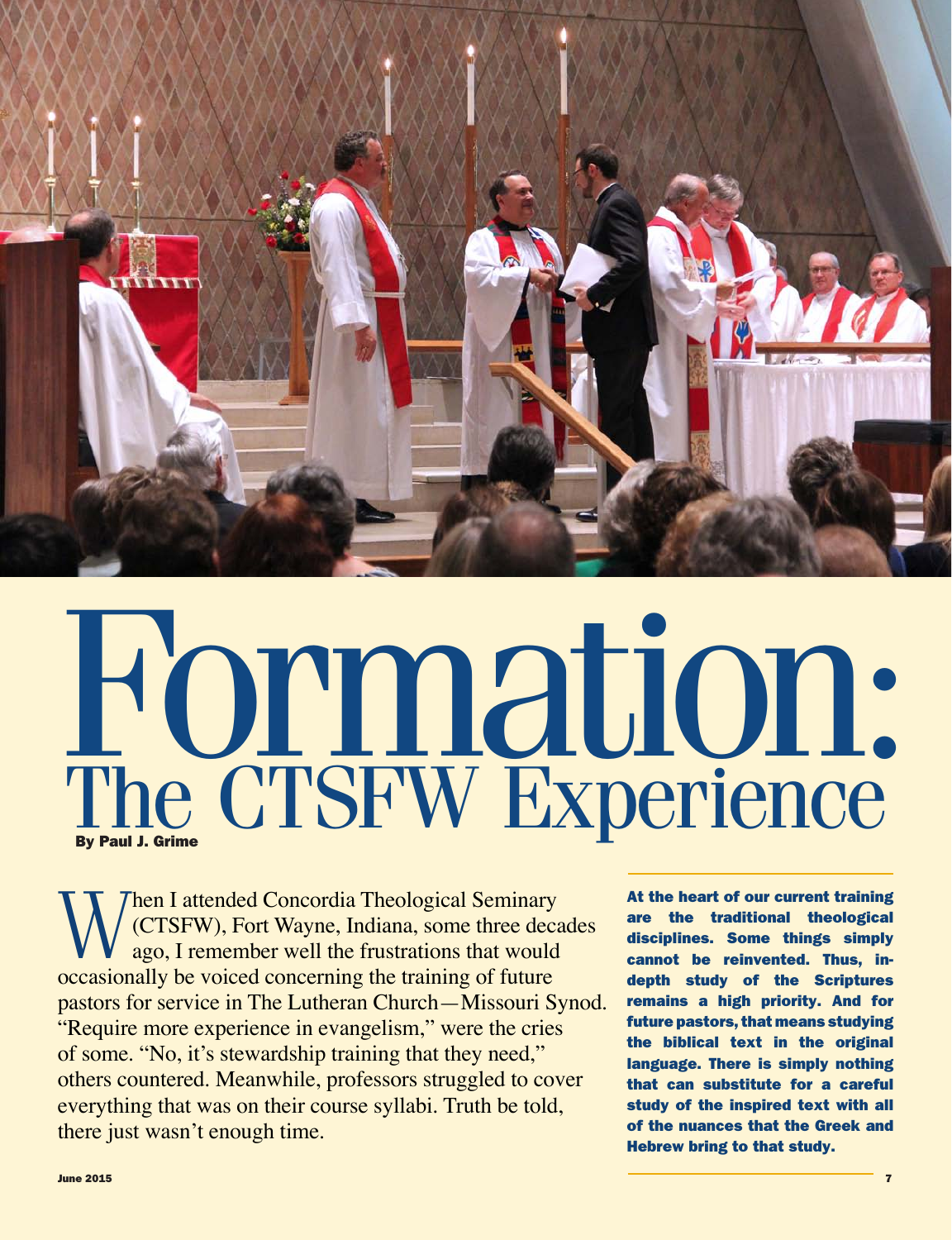

Any visitor to our campus is immediately drawn to Kramer Chapel with its commanding presence at both the center and highest point of the campus. That presence, however, is more than just physical. Ever since the Seminary's move to the Fort Wayne campus nearly 40 years ago, the chapel and its rich Christ-centered worship has commanded the attention of students and faculty, guests and visitors. Receiving the gifts of God in Word and Sacrament are at the very heart of the Church's mission, something that has defined CTSFW for generations.

There still isn't. While congregations hope and pray that their pastors will be well prepared to address every conceivable issue and need that they have, the Seminary faculty knows that that is an impossible task. And so, more than a decade ago, the faculty undertook a careful review of the curriculum, seeking to address the ongoing challenge of preparing pastors, and now deaconesses as well, for service in an increasingly complex and, at times, hostile world.

# Pastoral and Diaconal Formation

At the heart of our current training are the traditional theological disciplines. Some things simply cannot be reinvented. Thus, in-depth study of the Scriptures remains a high priority. And for future pastors, that means studying the biblical text in the original language. There is simply nothing that can substitute for a careful study of the inspired text with all of the nuances that the Greek and Hebrew bring to that study.

Lest our study of the Scriptures become divorced from the generations of Christians who have gone before us, pastoral and diaconal formation also lead into an examination of how Christians contended for the faith in past centuries. Central to that study is a focus on the theological formulations that have been

the hallmark of the Lutheran tradition, namely, the confessional and doctrinal writings of the Lutheran church. This study is not for the purpose of satisfying some intellectual curiosity but to equip future servants of the Church to apply these timeless insights to the present-day work of ministry.

### Where the Rubber Hits the Road

Translating these theological insights into real life application comes in a variety of ways, both in and out of the classroom. Future pastors, for example, have courses in worship, preaching and teaching, to name but a few. Deaconess students explore various ways in which the Church carries out her work of mercy in meeting a world of need.

Recognizing that no faculty would ever be fully equipped to address the many ministry settings into which our students will be placed, the new curriculum added a component of modules that are taught by experienced pastors and other experts in a variety of fields. Students choose from a number of topics in which they either have an interest or no particular experience. Module offerings change from year to year; in the past year, students have had the opportunity to attend sessions covering such topics as time management, suicide prevention,